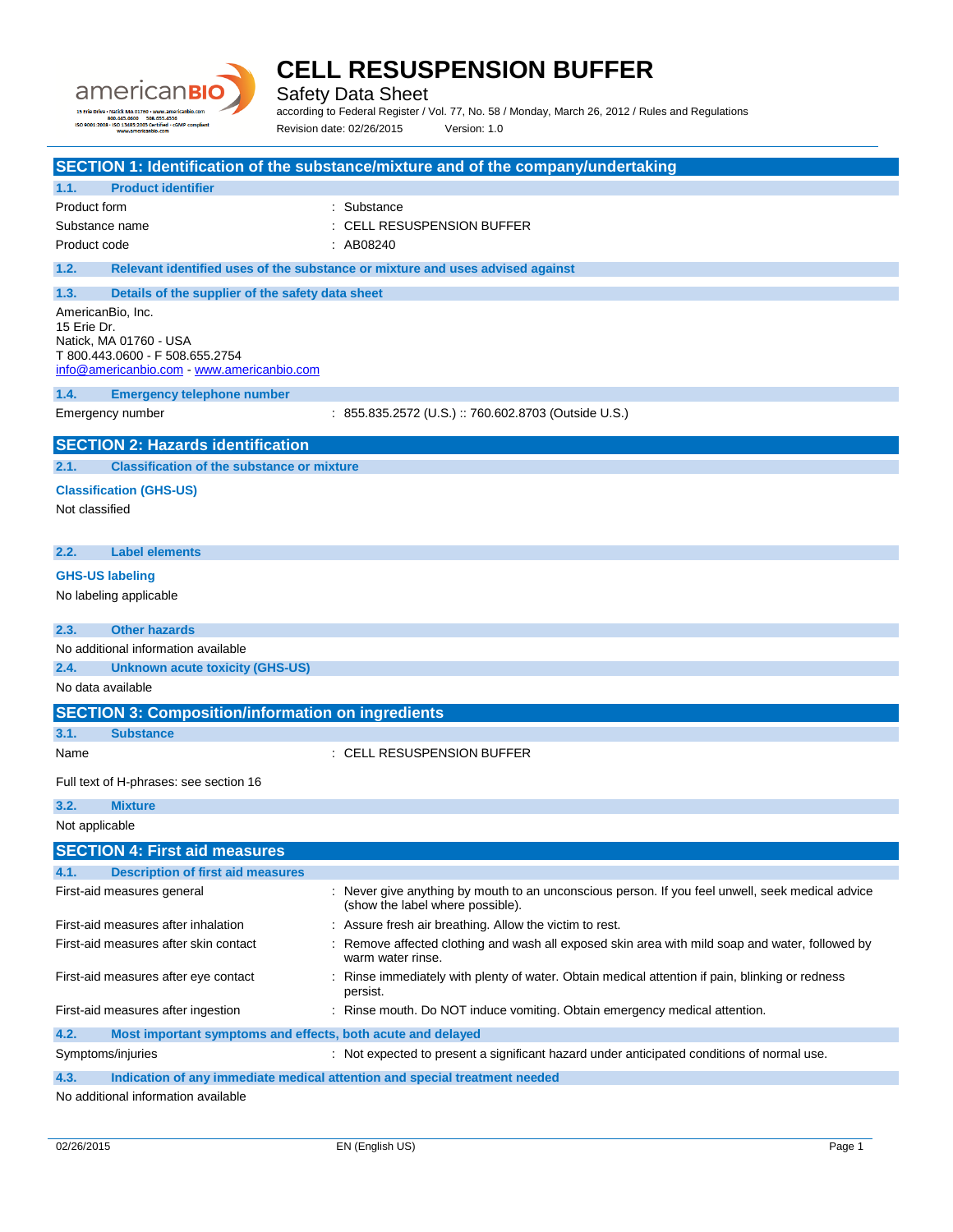Safety Data Sheet

according to Federal Register / Vol. 77, No. 58 / Monday, March 26, 2012 / Rules and Regulations

| <b>SECTION 5: Firefighting measures</b>                                  |                                                                                                                                                                                            |
|--------------------------------------------------------------------------|--------------------------------------------------------------------------------------------------------------------------------------------------------------------------------------------|
| <b>Extinguishing media</b><br>5.1.                                       |                                                                                                                                                                                            |
| suitable extinguishing media                                             | : Foam. Dry powder. Carbon dioxide. Water spray. Sand.                                                                                                                                     |
| Unsuitable extinguishing media                                           | : Do not use a heavy water stream.                                                                                                                                                         |
| 5.2.                                                                     | Special hazards arising from the substance or mixture                                                                                                                                      |
| No additional information available                                      |                                                                                                                                                                                            |
| 5.3.<br><b>Advice for firefighters</b>                                   |                                                                                                                                                                                            |
| Firefighting instructions                                                | : Use water spray or fog for cooling exposed containers. Exercise caution when fighting any                                                                                                |
| Protection during firefighting                                           | chemical fire. Avoid (reject) fire-fighting water to enter environment.<br>: Do not enter fire area without proper protective equipment, including respiratory protection.                 |
|                                                                          | <b>SECTION 6: Accidental release measures</b>                                                                                                                                              |
| 6.1.                                                                     | Personal precautions, protective equipment and emergency procedures                                                                                                                        |
| 6.1.1.<br>For non-emergency personnel                                    |                                                                                                                                                                                            |
| Emergency procedures                                                     | : Evacuate unnecessary personnel.                                                                                                                                                          |
|                                                                          |                                                                                                                                                                                            |
| 6.1.2.<br>For emergency responders                                       |                                                                                                                                                                                            |
| Protective equipment                                                     | Equip cleanup crew with proper protection.                                                                                                                                                 |
| Emergency procedures                                                     | : Ventilate area.                                                                                                                                                                          |
| 6.2.<br><b>Environmental precautions</b>                                 |                                                                                                                                                                                            |
|                                                                          | Prevent entry to sewers and public waters. Notify authorities if liquid enters sewers or public waters.                                                                                    |
| 6.3.                                                                     | Methods and material for containment and cleaning up                                                                                                                                       |
| Methods for cleaning up                                                  | : Soak up spills with inert solids, such as clay or diatomaceous earth as soon as possible. Collect<br>spillage. Store away from other materials.                                          |
| <b>Reference to other sections</b><br>6.4.                               |                                                                                                                                                                                            |
|                                                                          | See Heading 8. Exposure controls and personal protection.                                                                                                                                  |
|                                                                          |                                                                                                                                                                                            |
| <b>SECTION 7: Handling and storage</b>                                   |                                                                                                                                                                                            |
| 7.1.<br><b>Precautions for safe handling</b>                             |                                                                                                                                                                                            |
| Precautions for safe handling                                            | : Wash hands and other exposed areas with mild soap and water before eat, drink or smoke and<br>when leaving work. Provide good ventilation in process area to prevent formation of vapor. |
| 7.2.                                                                     | Conditions for safe storage, including any incompatibilities                                                                                                                               |
| Storage conditions                                                       | : Keep only in the original container in a cool, well ventilated place away from : Direct sunlight.<br>Keep container closed when not in use.                                              |
| Incompatible products                                                    | Strong bases. strong acids.                                                                                                                                                                |
| Incompatible materials                                                   | Sources of ignition. Direct sunlight.                                                                                                                                                      |
| <b>Specific end use(s)</b><br>7.3.                                       |                                                                                                                                                                                            |
| No additional information available                                      |                                                                                                                                                                                            |
|                                                                          | <b>SECTION 8: Exposure controls/personal protection</b>                                                                                                                                    |
| <b>Control parameters</b><br>8.1.<br>No additional information available |                                                                                                                                                                                            |
|                                                                          |                                                                                                                                                                                            |
| 8.2.<br><b>Exposure controls</b>                                         |                                                                                                                                                                                            |
| Personal protective equipment<br>Hand protection                         | : Avoid all unnecessary exposure.<br>: Wear protective gloves.                                                                                                                             |
| Eye protection                                                           | Chemical goggles or safety glasses.                                                                                                                                                        |
| Respiratory protection                                                   | Wear approved mask.                                                                                                                                                                        |
| Other information                                                        | When using, do not eat, drink or smoke.                                                                                                                                                    |
|                                                                          | <b>SECTION 9: Physical and chemical properties</b>                                                                                                                                         |
| 9.1.                                                                     | Information on basic physical and chemical properties                                                                                                                                      |
| Physical state                                                           | : Liquid                                                                                                                                                                                   |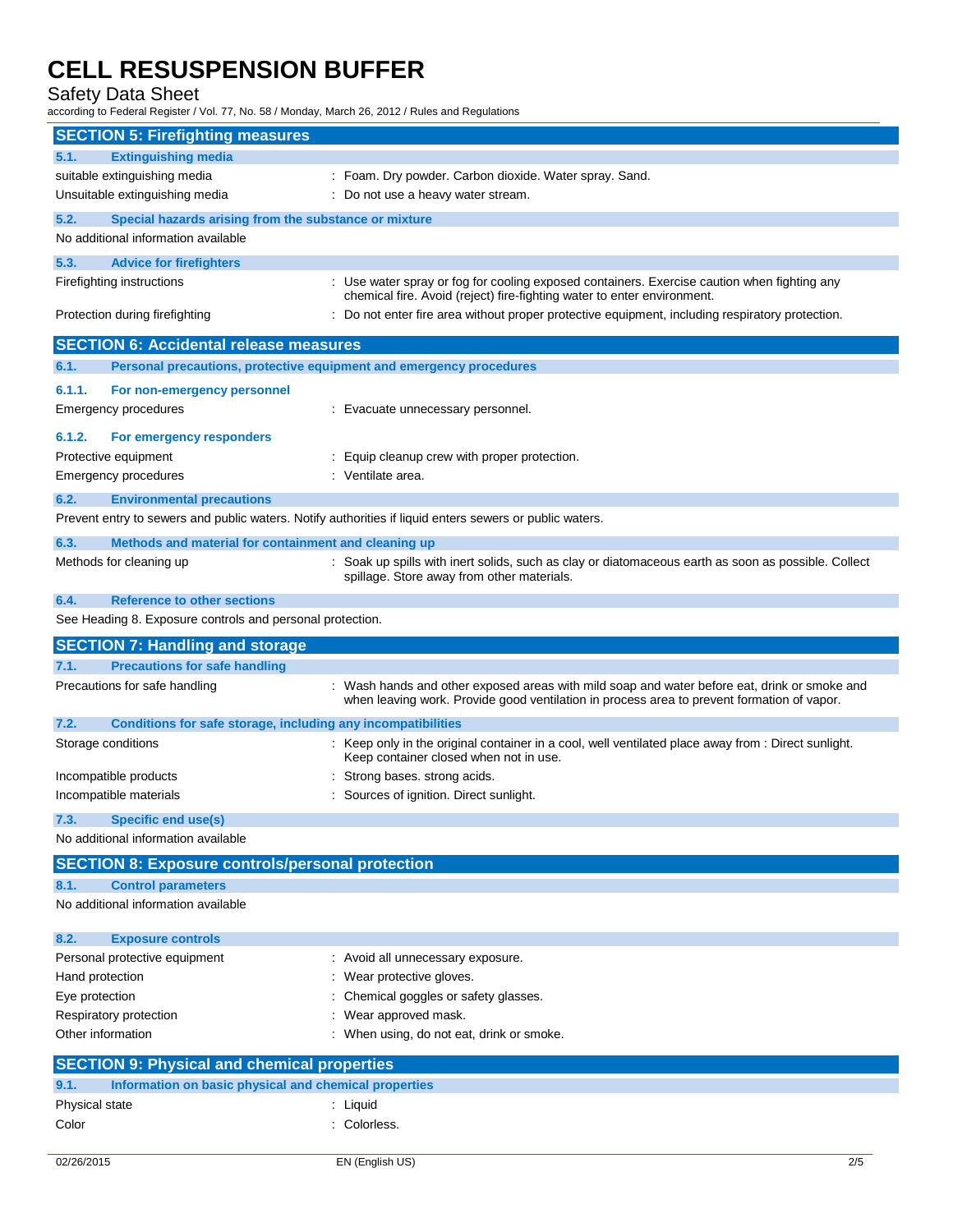### Safety Data Sheet

according to Federal Register / Vol. 77, No. 58 / Monday, March 26, 2012 / Rules and Regulations

| Odor                                        | characteristic.   |
|---------------------------------------------|-------------------|
| Odor threshold                              | No data available |
| рH                                          | No data available |
| Relative evaporation rate (butyl acetate=1) | No data available |
| Melting point                               | No data available |
| Freezing point                              | No data available |
| Boiling point                               | No data available |
| Flash point                                 | No data available |
| Self ignition temperature                   | No data available |
| Decomposition temperature                   | No data available |
| Flammability (solid, gas)                   | No data available |
| Vapor pressure                              | No data available |
| Relative vapor density at 20 °C             | No data available |
| Relative density                            | No data available |
| Solubility                                  | No data available |
| Log Pow                                     | No data available |
| Log Kow                                     | No data available |
| Viscosity, kinematic                        | No data available |
| Viscosity, dynamic                          | No data available |
| Explosive properties                        | No data available |
| Oxidizing properties                        | No data available |
| <b>Explosive limits</b>                     | No data available |

#### **9.2. Other information**

No additional information available

| <b>SECTION 10: Stability and reactivity</b>          |                  |  |  |
|------------------------------------------------------|------------------|--|--|
| 10.1.<br><b>Reactivity</b>                           |                  |  |  |
| No additional information available                  |                  |  |  |
| 10.2.<br><b>Chemical stability</b>                   |                  |  |  |
| Not established.                                     |                  |  |  |
| <b>Possibility of hazardous reactions</b><br>10.3.   |                  |  |  |
| Not established.                                     |                  |  |  |
| <b>Conditions to avoid</b><br>10.4.                  |                  |  |  |
| Direct sunlight. Extremely high or low temperatures. |                  |  |  |
| 10.5.<br><b>Incompatible materials</b>               |                  |  |  |
| strong acids. Strong bases.                          |                  |  |  |
| <b>Hazardous decomposition products</b><br>10.6.     |                  |  |  |
| fume. Carbon monoxide. Carbon dioxide.               |                  |  |  |
| <b>SECTION 11: Toxicological information</b>         |                  |  |  |
| 11.1.<br>Information on toxicological effects        |                  |  |  |
|                                                      |                  |  |  |
| Acute toxicity                                       | : Not classified |  |  |
| Skin corrosion/irritation                            | : Not classified |  |  |
| Serious eye damage/irritation                        | : Not classified |  |  |
| Respiratory or skin sensitization                    | : Not classified |  |  |
| Germ cell mutagenicity                               | Not classified   |  |  |
| Carcinogenicity                                      | Not classified   |  |  |

Reproductive toxicity **in the case of the CRS** control of the Reproductive toxicity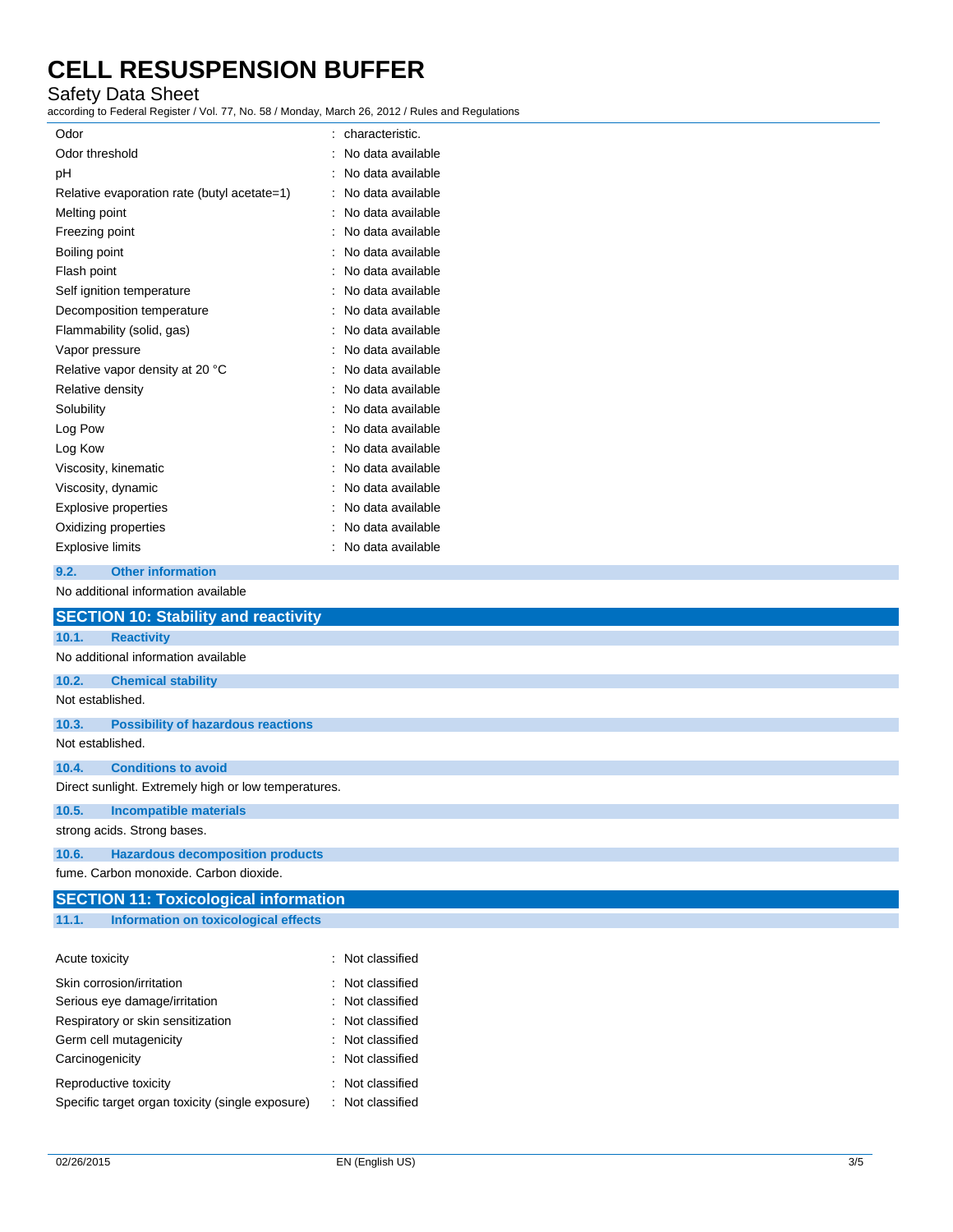Safety Data Sheet

according to Federal Register / Vol. 77, No. 58 / Monday, March 26, 2012 / Rules and Regulations

| Specific target organ toxicity (repeated<br>exposure)  | : Not classified                                                    |
|--------------------------------------------------------|---------------------------------------------------------------------|
| Aspiration hazard                                      | : Not classified                                                    |
| Potential Adverse human health effects and<br>symptoms | : Based on available data, the classification criteria are not met. |
| <b>SECTION 12: Ecological information</b>              |                                                                     |
| <b>Toxicity</b><br>12.1.                               |                                                                     |
| No additional information available                    |                                                                     |

| 12.2.<br><b>Persistence and degradability</b> |                                                                           |
|-----------------------------------------------|---------------------------------------------------------------------------|
| <b>CELL RESUSPENSION BUFFER</b>               |                                                                           |
| Persistence and degradability                 | Not established.                                                          |
| 12.3.<br><b>Bioaccumulative potential</b>     |                                                                           |
| <b>CELL RESUSPENSION BUFFER</b>               |                                                                           |
| Bioaccumulative potential                     | Not established.                                                          |
| 12.4.<br><b>Mobility in soil</b>              |                                                                           |
| No additional information available           |                                                                           |
| Other adverse effects<br>12.5.                |                                                                           |
| Other information                             | : Avoid release to the environment.                                       |
| <b>SECTION 13: Disposal considerations</b>    |                                                                           |
| <b>Waste treatment methods</b><br>13.1.       |                                                                           |
| Waste disposal recommendations                | : Dispose in a safe manner in accordance with local/national regulations. |
| Ecology - waste materials                     | : Avoid release to the environment.                                       |

## **SECTION 14: Transport information**

In accordance with DOT

No dangerous good in sense of transport regulations

| <b>Additional information</b> |
|-------------------------------|
|-------------------------------|

| Other information |  |
|-------------------|--|
|-------------------|--|

: No supplementary information available.

#### **ADR**

| Transport document description            | : UN N/A |
|-------------------------------------------|----------|
| Packing group (ADR)                       | : N/A    |
| Hazard identification number (Kemler No.) | : N/A    |
| Classification code (ADR)                 | : N/A    |

#### **Transport by sea**

No additional information available

**Air transport** No additional information available

### **SECTION 15: Regulatory information**

**15.1. US Federal regulations**

No additional information available

**15.2. International regulations**

### **CANADA**

No additional information available

### **EU-Regulations**

No additional information available